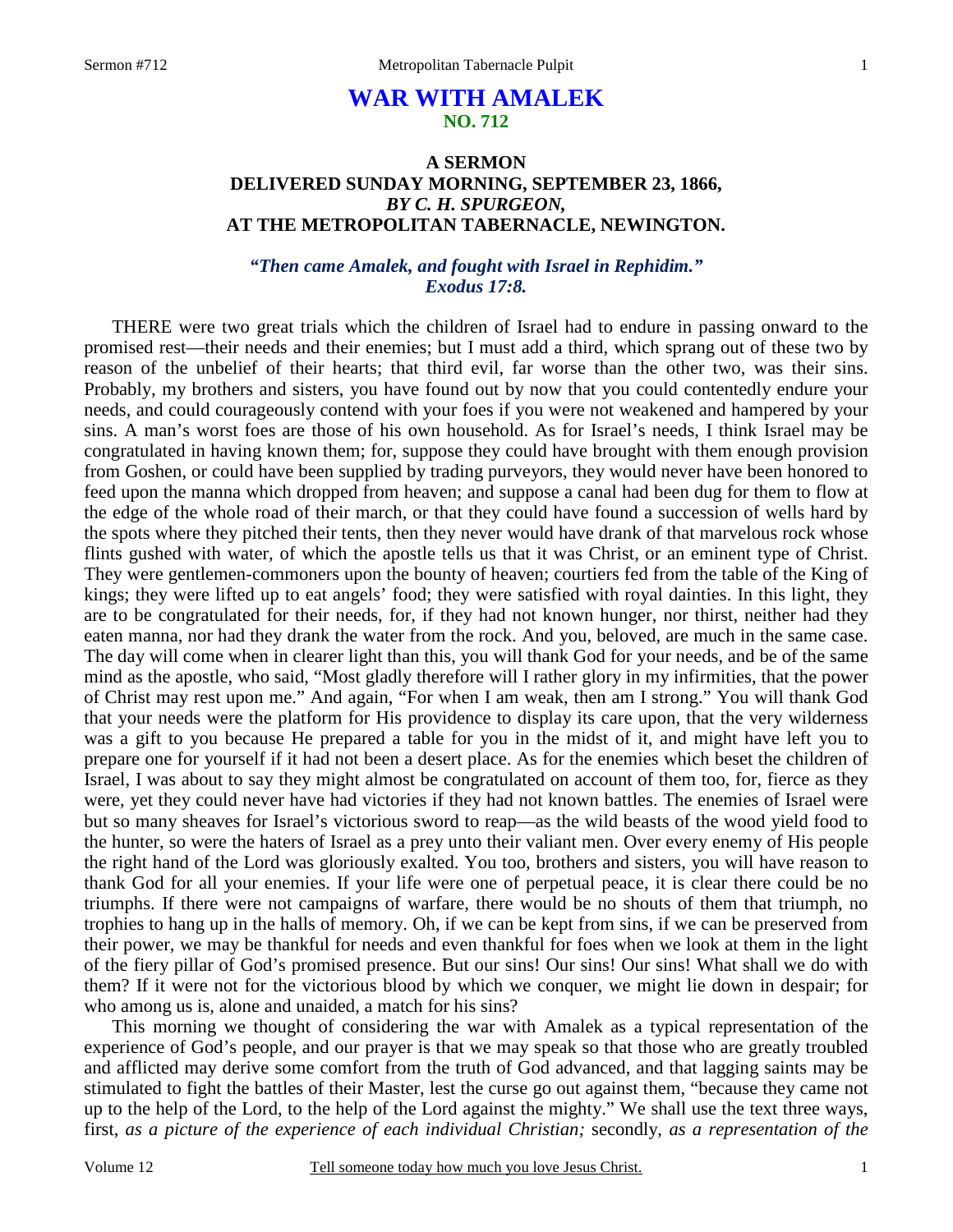*history of each separate church;* and thirdly, *as a very excellent description of the history of the entire church of the living God, from its first day even till its close.*

**I.** First, then, we have here THE EXPERIENCE OF EVERY INDIVIDUAL CHRISTIAN.

Observe the children of Israel were *emancipated from bondage,* and had left Egypt behind, even as you and I have been rescued from our natural estate and are no longer the servants of sin. They had been redeemed by blood sprinkled upon the door posts and upon the lintel, and we too have had redemption applied to our souls, and have seen that God has looked upon the blood and has passed over us. They had feasted upon the paschal lamb as we have done, for Jesus has become to us our meat and our drink, and our soul is satisfied with Him. They had been pursued by their enemies, even as we were pursued by our old sins, but they had seen these furious foes all drowned in the Red Sea, which they had passed through dry-shod; and we, too, have seen our past sins forever buried in the Red Sea of atoning blood. Our iniquities, which threatened to drive us back into the Egypt of despair, are gone forever; they sank like lead in the mighty waters, the depths have covered them—there is not one of them left. Israel sung a new song upon the other side of the sea; and we too have rejoiced in God, and like Miriam we have sounded the loud timbrel of exultation and have danced with holy joy, while our lips have chanted the hymn of victory—

### *"Sing unto the Lord, for He has triumphed gloriously."*

Many of us are now free from the yoke of sin and Satan, and as the Lord's freemen we glorify His name. Oh that all of us were in such a happy state!

The children of Israel were probably *anticipating ease,* forgetting that the promised land was yet many days' journey beyond them. Inexperience and childishness made them expect a continuance of uninterrupted song and feasting, and there was a time when we indulged the same foolish hopes. We said to ourselves, "Let us be at peace, for the warfare is over; now may we take our ease. Pharaoh is drowned, the horses and the chariots have sunk like lead in the mighty waters; no whips of the taskmaster now, no bricks to make without straw, no more shall we be trod down by a cruel people and worn out with the labors of the brick kiln; with a high hand and a mighty arm have we been brought forth; let us rejoice and be merry, let us be glad all our days, and dance the desert through." That was the voice of our inexperience and folly; how soon were our budding hopes nipped by an unexpected frost! For, like Israel, *we soon experienced tribulations.* Suddenly there came upon us the thirst and the hunger which only heaven's love could supply; and when we least dreamed of it, the fierce Amalek of temptation came down like a wolf on the fold. Young Christian, do not dream that as soon as you are converted your struggle is over, but conclude that your conflict has but just begun. Some persons look upon spiritual regeneration as being the change of the old nature into a new; experience teaches us that this is a very false description of the new birth. Conversion and regeneration do not change the old nature; that remains the same; but we have at our new birth infused into us a new nature, a new principle, and this new principle at once begins a contest with the old principle; therefore the apostle tells us of the old man and of the new man; he speaks of the flesh lusting against the Spirit, and the Spirit striving against the flesh. I do not care what the doctrinal statement of any man may be upon the subject; I am sure that the experience of the most of us will prove to a demonstration that there are two natures within us, that only a complex description can describe us at all; we find a company of two armies within us, and the fight goes on, and, if anything, waxes hotter every day. We do trust that the right principle grows stronger, and we hope that through divine grace the evil principle is weakened and mortified; but, at present, it is with most of us a very sharp contest, and were it not for divine strength, we might throw down our weapons in hopelessness.

Young Christian, you have begun a life of warfare, rest assured of that. You would never be told to endure hardness as a good soldier of Jesus Christ if it were not so. You must not put that sword up into its scabbard, but rather sharpen it and hold it always ready in your hand. Watch constantly, and pray without ceasing; for, till you get your foot upon the golden pavement of the New Jerusalem, you must wear a warrior's harness and bear a warrior's toils. Indeed, dear friends, there was that in the camp of the children of Israel which ought to have taught them to expect trouble, for was there not a voice heard among the murmuring host, "Is the Lord among us or not?" That croaking voice of unbelief foreboded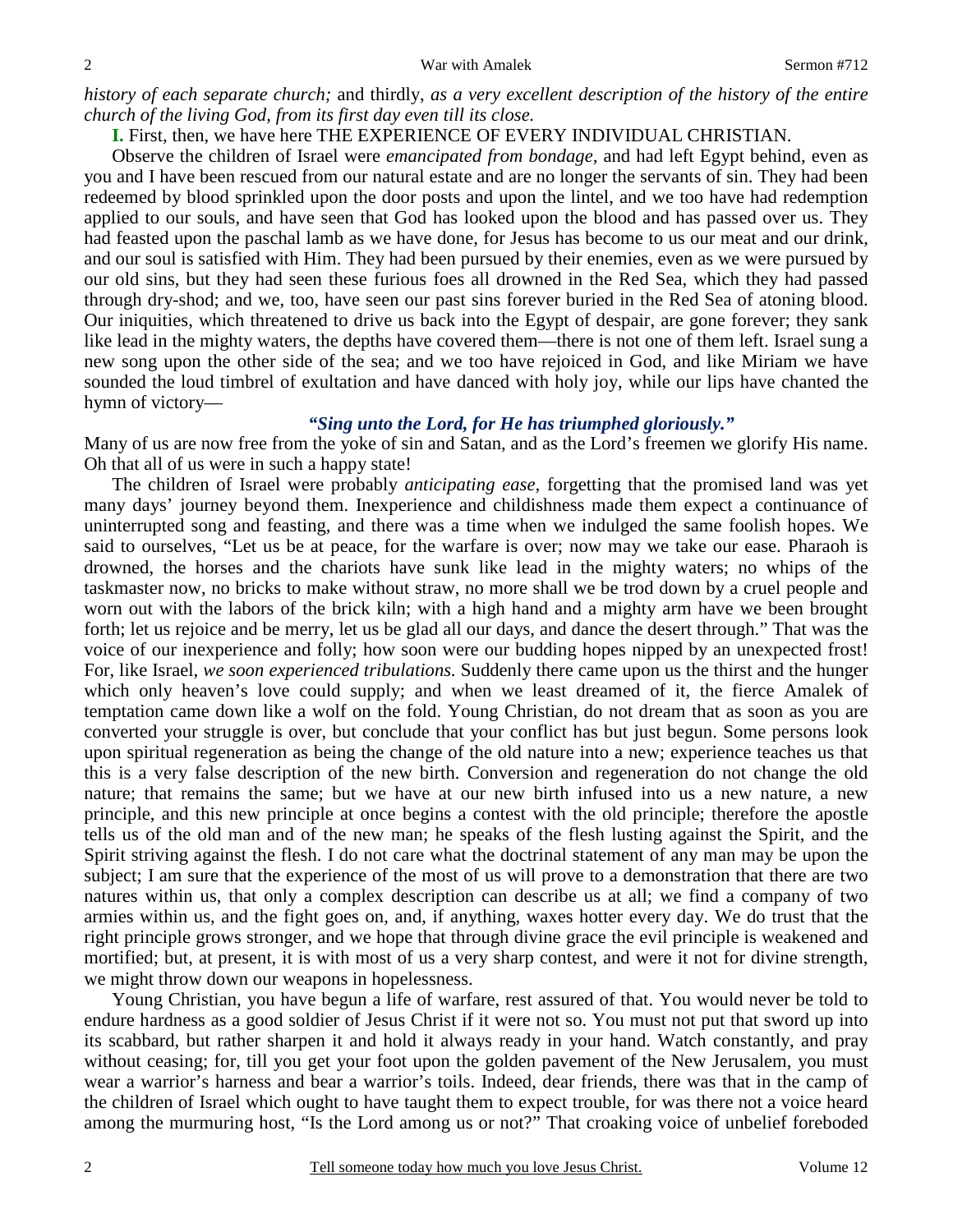#### Sermon #712 War with Amalek

ill. How could they expect to know peace when they doubted the God of peace? "There is no peace, says my God, to the wicked." And in proportion as the righteous are at all like the wicked, in that proportion they lose peace. The cry of unbelief in your heart and mine, when it says, "Is the Lord among us or not?" ought to warn us that we are not yet in the land of rest, but shall have to fight with many an enemy before the banner may be furled. Besides, Israel ought to have remembered that there was an ancient feud between the children of Esau and the children of Jacob, for had not Esau been supplanted by his brother? Amalek, Duke Amalek as he was called, was a descendant of Esau, and treasured up all his father's hatred and enmity towards the house of Israel. Did Israel expect to journey near to Edom and not be attacked? And do you expect, Christian, that sin shall be round about you and not assault you?—

### *"Is this vain world a friend to grace, To help you on to God?"*

If you look for friendship from a sinful world you are grievously mistaken. There is a deadly hereditary feud between the Christian and the powers of darkness. It sprang up in the garden, in the day when God said, "I will put enmity between you and the woman, between your seed and her seed," and it continues still the same. You must fight if you would win the crown, and your pathway to the other side of Jordan must be the pathway of an armed crusader, who has to contend for every inch of the way if he is to win it.

In proceeding with the narrative we notice that they *found opposition from an unexpected quarter.* Ignorance may have made them reckon upon the friendliness of Amalek, for they evidently journeyed at their ease without proper precaution, presuming upon the relationship and peaceableness of the dwellers in the land. It is just where we feel most safe that we should be most cautious. "A man's foes are they of his own household." I do not think the Christian has so much to fear from open and avowed enemies as from those deceitful foes who claim to be his friends. Sin is never so much a Jezebel as when it paints its face with daubs of respectability and patches of innocence. Things dubious are more dangerous than things distinctly evil. The border land between right and wrong is thronged with thieves and robbers; beware of cutthroats, you who journey there. Even right things may easily become wrong when they carry away our hearts, and therefore we must guard against their attractions. Many people need not be much afraid of being led into drunkenness and blasphemy, for we are not likely to give way to these grosser evils; but we have far more reason to watch against worldliness and pride, for these are enemies which select the godly as their special object of attack. Take heed to your virtues, Christian, for these, when exaggerated, become your vices; take care of the good things in which you boast, for they may furnish heat for the hatching of the vipers' eggs of pride and self-satisfaction.

Israel was assailed in a quarter which was unguarded because unlikely to be attacked. In the Word of God (Deut 15:17-18), we find that Amalek fell upon the rear of the host. The hindmost must have seemed to themselves to be the most secure, for Pharaoh's host had been destroyed, and what further was there to fear? The weak and feeble came slowly on, at perfect ease, never so much as suspecting the existence of a foe. The van, I have no doubt, was kept well protected, for they knew not what hands might interrupt their onward march, but the rear they thought might be left exposed, and there it was the foe attacked them. Christian, wherever you diminish your caution, there will the foe be upon you. When you say to yourself, "My mountain stands firm, I shall never be moved," concerning such-and-such a thing, it is there that you are most likely to fall. We are strongest usually when we fancy ourselves weakest because we take the matter to God, and weakest where we dream that we are strongest because we refrain from prayer. It will be observed, I think, in most Christians' experience, that God has left them to see their weakness where they themselves reckoned that no weakness could have been perceptible. Let us then set a watch all around, and ask the Lord to be a wall of fire around us, and a glory in the midst.

This attack of Amalek was rendered the more dangerous because it was all of a sudden. It seems that Amalek caught them in ambush, and fell upon them without notice. There was no regular proclamation of war, no pitching of the battle, no sending out of skirmishers and scouts, but the enemy fell upon them all of a sudden like a gang of bandits. Just so will sin do with you and me; if the devil would send me a notice when he means to tempt me, I might readily contend with him and defeat him, but this he will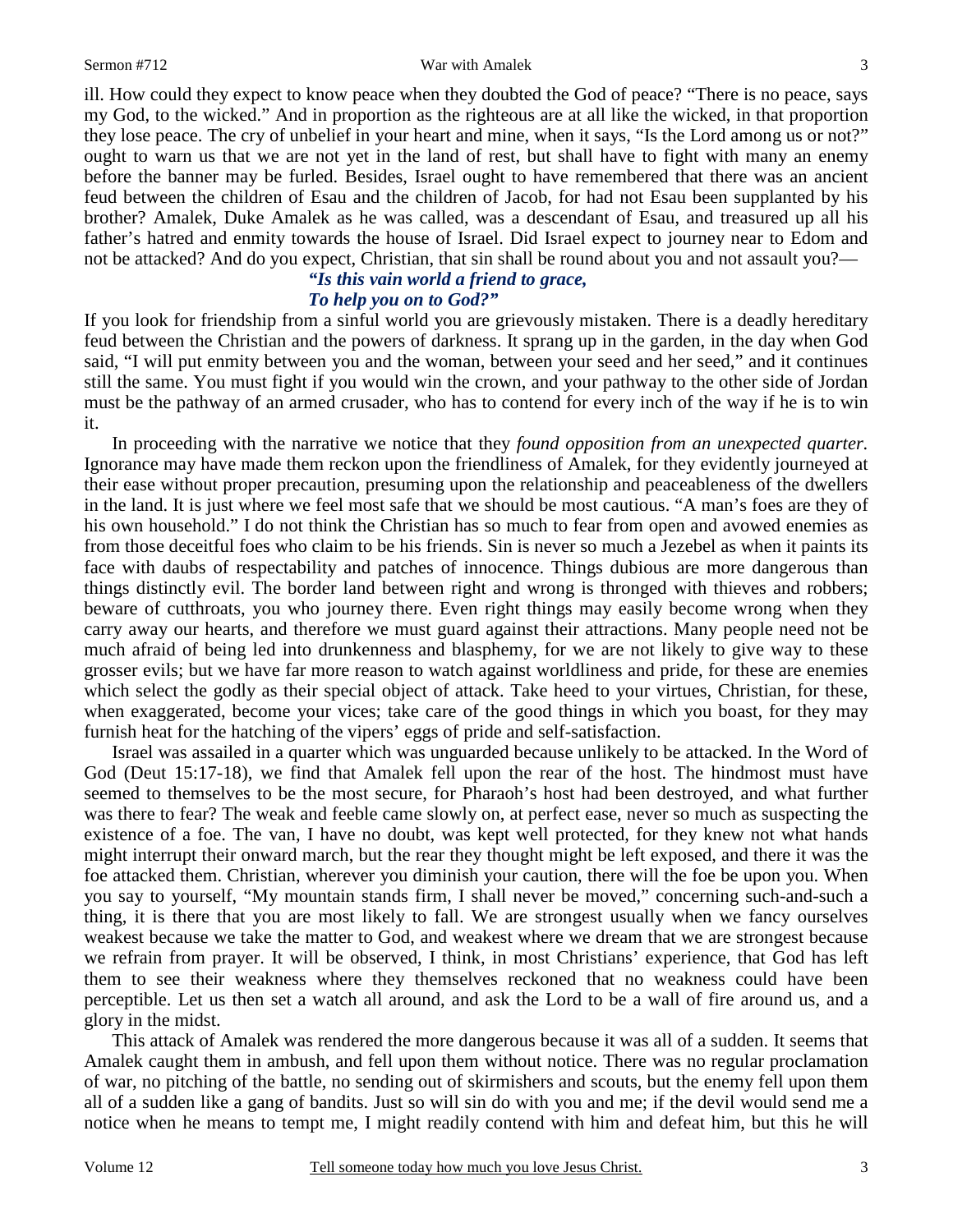never do. He will not tell you whether or not tomorrow he will tempt you in your business; this is not his way of hunting for his game—"Surely in vain is the net spread in the sight of any bird." He will, if possible, take you unawares, and before you can put on your armor his arrows will sorely wound you. We are not ignorant of his devices. Well did the Master say, "What I say unto you I say unto all, Watch!" And oh, with what vigilance, what holy diligence must you and I watch against the winding and twisting of the old serpent, who will, if possible, bite our heels or drive his venom into our hearts.

I think I must not omit to say that this attack of Amalek, though designed for the greatest mischief, did not occur without divine arrangement and overruling. We may be thankful that though Satan selected the most suitable season for himself, yet the Lord made his devices of no effect. Amalek fell upon them when they were faint and weary, but the manna and the flowing rock soon changed the face of affairs, and the novelty of this gracious supply inspired the host with unusual courage. Fresh from the feast, they had good stomach for the fray, and found congenial occupation for their renewed vigor in hewing down their assailants. Satan may beset us at our weakest point, but God has a way of making us all of a sudden strong, so that in the end the attack comes at a time when we are most fitted to repel it. Have you not observed this? If your present trial had come at another time you could not have borne it; if your present temptation had presented itself but a day before, you would have fallen a victim to it; but it came just after you had enjoyed such communion with Christ that sin had no influence over you, the charms of Jesus made you blind to all other beauties. You had had your mouth so filled with manna that you were made strong in the strength of God to put to rout the host of your foes. Brothers and sisters, be always cautious, but be confident in God. Watch against the foe, but be thankful that there is another Watcher who foresees all the devices of the devil, and who will not deliver you into his hands nor allow you to perish.

When the assault was made, *the people were commanded to exert themselves*. The message was given, "Go, choose out men, and fight with Amalek." Israel never fought with Egypt. God fought for them, and they held their peace. When we are in our natural state under the bondage of sin, it is of very little use for us to fight against it; the only way of escape from the reigning power of sin is through the precious blood and the working of divine grace. But this was a different case. The children of Israel were not under the power of Amalek—they were free men; and so are we no longer under the power of sin. The yoke of sin has been broken by God's grace from off our necks, and now we have to fight not as slaves against a master, but as free men against a foe. Moses never said to the children of Israel while they were in Egypt, "Go, fight with Pharaoh." Not at all; it is God's work to bring us out of Egypt and make us His people, but when we are delivered from bondage, although it is God's work to help us, we must be active in our cause. Now that we are alive from the dead we must wrestle with principalities and powers and spiritual wickedness if we are to overcome. "Go fight," is the command. Do not many Christians act as if the sin would be driven out of them through their sleeping soundly? Let them be sure that a slumbering spirit is the best friend that sin can find. If your lusts are to be destroyed, they must be cut up root and branch by sheer force of personal exertion through divine grace, they are not to be blown away by weak wishes and sleepy desires. God will not relieve us of our sins as sometimes persons have diseased limbs removed while under the influence of chloroform—we shall see our sins die while our minds are thoroughly active against them, and resolutely bent upon their destruction. "Go, *fight* with Amalek." Greatly to be deplored is the way in which some Christians say, "Ah, well, it is my besetting sin," or, "It is my natural temperament," or, "It is my constitution." Shame on you, Christian! What if it is so? Do you mean to say to your Father's face that you have so great a love for the sin which He hates, that you will harbor it and invent hiding places for it? Why, when a sin does so easily beset you, you must muster your whole force and cry to heaven for strength that the dangerous foe may be overcome, for one sin harbored in the soul will ruin you; one sin really loved and indulged will become damning evidence against you, and prove that you really do not love the Savior, for if you did you would hate every false way. We must fight if we would overcome our sins!

Spiritual fighting must be conducted on most earnest and prudent principles. They were to *choose* men. So we must choose our ways of contending with sin. The best part of a man should be engaged in warfare with his sins. Certain sins can only be fought by the understanding; we ought then to sit down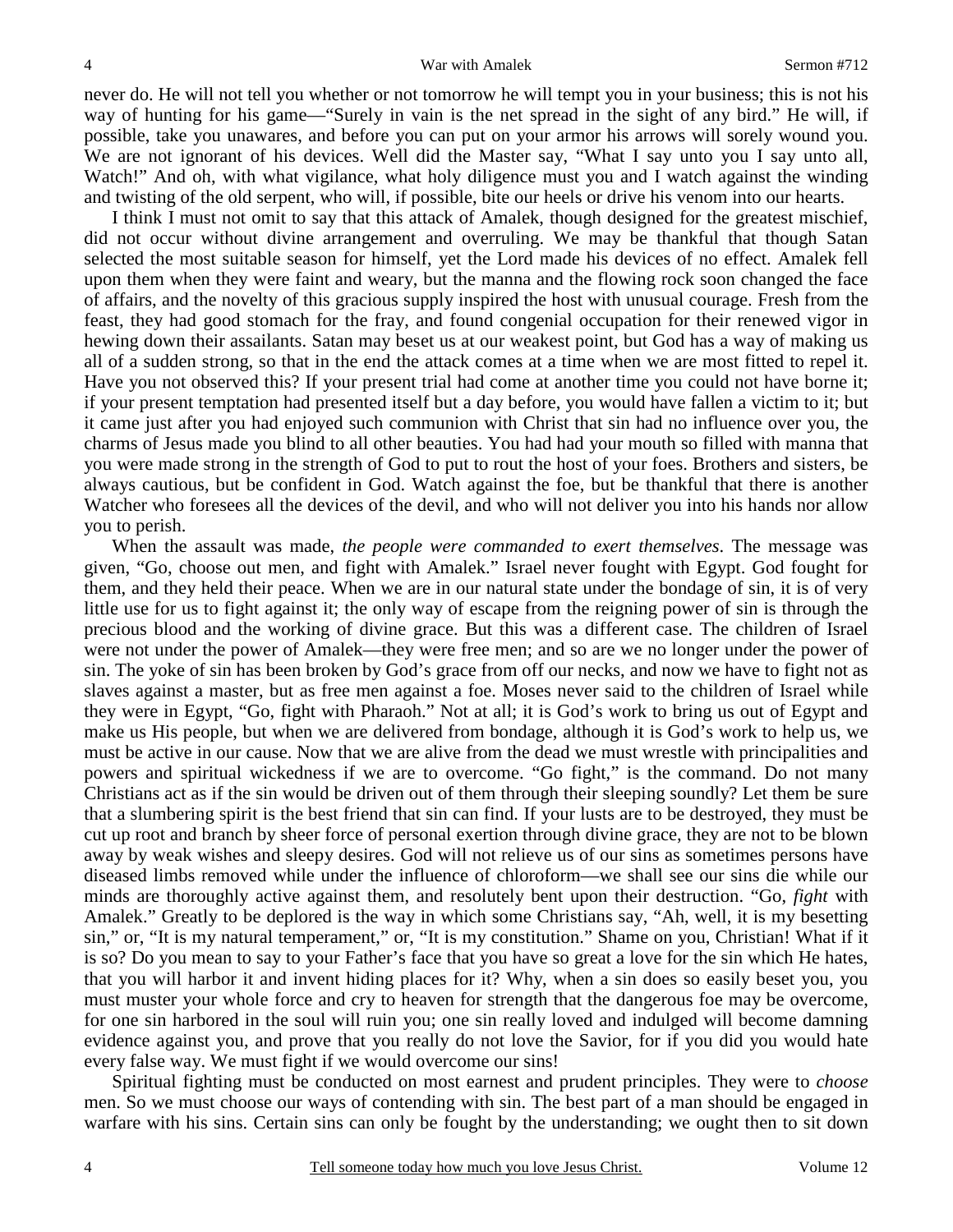#### Sermon #712 War with Amalek

and deliberately look at the evil, and learn its wickedness, by deliberately judging and considering its motives and its consequences. Perhaps when we clearly see what the sin is, Mr. Understanding, as Bunyan calls it, may be able to knock the brains out of it! One peculiar order of sins is only to be overcome by a speedy flight like that of the chaste Joseph. Sins of the flesh are never to be reasoned or parleyed with; there is no more reasoning with them than with the winds; understanding is nonplussed, for lust, like a hurricane of sand, blinds the eyes. We must flee. It is true valor in such a case to turn the back. "Resist the devil," says Paul, but he does not say resist lust; he puts it thus—"Flee youthful lusts." When warring with the legions of unrighteousness we shall need all the best powers of our renewed nature, for the conflict will be stern. Oh, believer, you will need to bring your veterans, your pick and choice thoughts into the fight with Amalek; the faith which has endured the storm must face the foe, the love which endures all things must march to the war. It is no child's-play to fight with sin. It needed all a Savior's strength to tread it in the winepress when He was here on earth, and it will need all your might and more to overcome it—you will only overcome it indeed through the blood of the Lamb.

This makes me notice that though the men of Israel were to fight, and the chosen men were to be selected, yet they *were to fight under the command of Joshua,* that is, Jesus, the Savior. There is no fighting sin except under the leadership of Christ. We must fight sin with His weapons, we must see its sinfulness by the light of His sufferings, see its mischief in the sorrows of His death, see its destruction in the triumphs of His resurrection. We must flee to the strong for strength, and seek help where God has laid it, namely, on Him who is mighty. When Jesus leads we need not be afraid. Promptly to follow Jesus is to secure a victory. His very name puts His enemies to rout; who can withstand the terrors of His arm?

The narrative points out to us that effort, alone, is not enough. Three men are seen wending their way up the steep sides of the hill, solemnly walking along, as if they had most weighty business on hand. They are seeking a point of advantage, from which to gall the foe with the artillery of prayer. So mighty was the prayer of Moses that all depended upon it. The petitions of Moses defeated the enemy more than the fighting of Joshua. The edge of Moses' prayer was more powerful than the edge of Joshua's sword. It matters not how loudly Joshua shouts to his men unless Moses fervently cries to his God. The young soldier would as soon have left the field if the old commander had left the closet. Force and fervor, decision and devotion, valor and vehemence must join their forces, and all will be well. You must wrestle with your sin, but the major part of the wrestling must be done alone in private with God.

Prayer, like Moses, holds up the token of the Covenant before the Lord. The rod was the emblem of God's working with Moses', the symbol of God's government in Israel. Learn, O pleading Saint, to hold up the promise and the oath of God before Him. He cannot deny His own declarations. Hold up the rod of promise, and have what you will!

Moses grew weary, and then his friends assisted him. When at any time your prayer flags, let faith support one hand, and let holy hope uplift the other, and prayer, seating itself upon the stone of Israel, the rock of our salvation, will continue and prevail. Beware of faintness in devotion; if Moses felt it who can escape? It is far easier to fight with sin in public than to pray against it in private. It is remarked that Joshua never grew weary in the fighting, but Moses did grow weary in the praying; the more spiritual an exercise, the more difficult it is for flesh and blood to maintain it. Let us cry then for special strength, and may the Spirit of God who helps our infirmities, as He allowed help to Moses, enable us like he to continue with our hands steady till the going down of the sun. It is not praying today nor yet tomorrow that will win life's battle, it is praying till the going down of the sun. It is not pleading for a month, and then ceasing supplication, Christian, it is, "till the going down of the sun," till the evening of life is over; until you shall come to the rising of a better sun, or to the land where they need no sun, you *must* continue to pray—

## *"Long as they live should Christians pray, For only while they pray they live!"*

Let us learn then that there is to be action, but there must be supplication. We cannot expect to conquer Amalek without a combination of the two.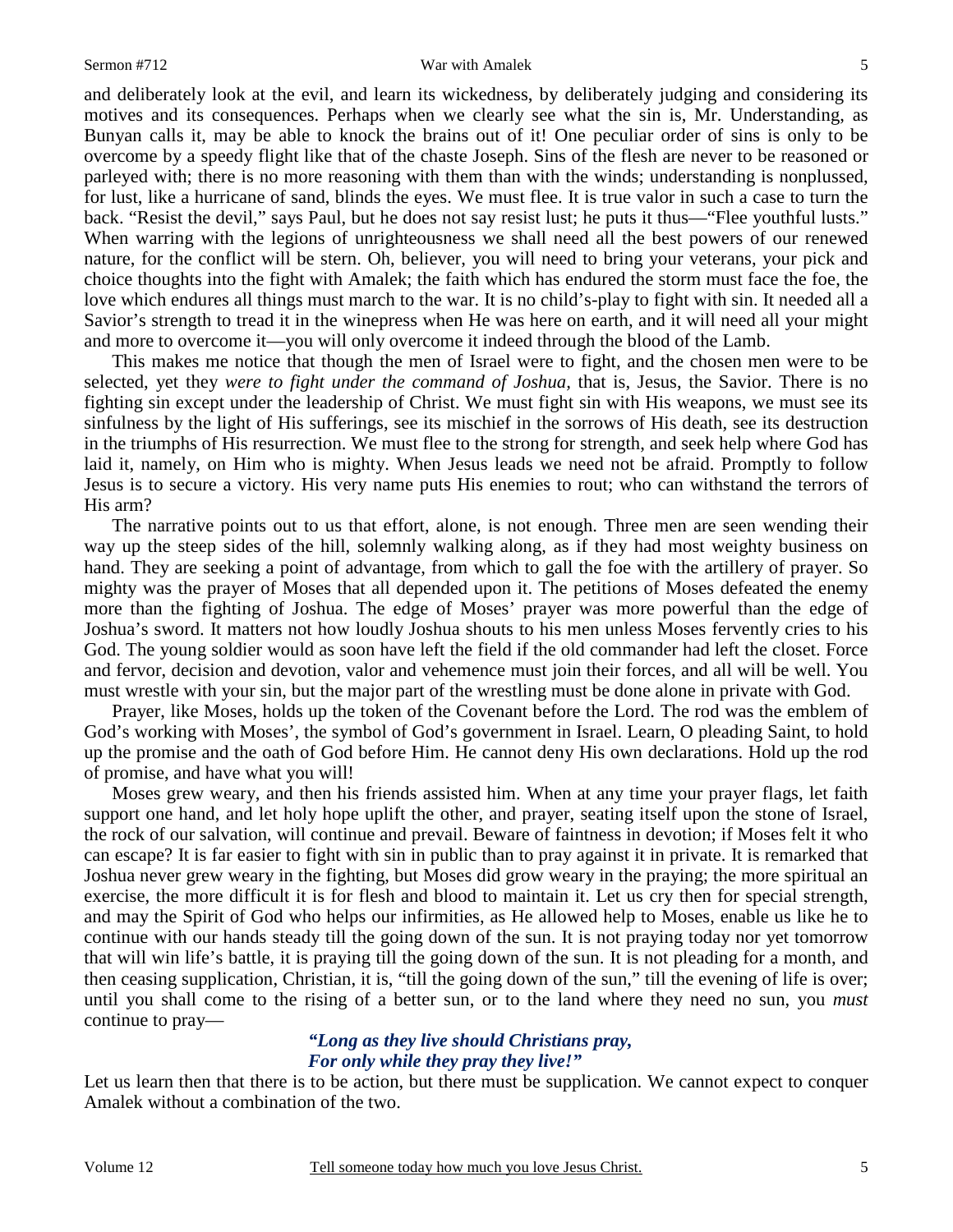I will not detain you much longer over this point, only remark that where holy activity is joined with earnest supplication, *the result as to our sins is absolutely sure*—the enemy will be defeated; we shall put our feet upon the necks of all our sins. There is no fear of their overcoming us if we do but lay hold on divine Strength.

And, if ever we overcome sin once, it should be the *signal for proclaiming a general war against all sin.* The fight and victory over Amalek brought from God's mouth the solemn declaration that there should be war with Amalek forever and ever. So must it be with you. Have you mastered one sin? Slay the next, and the next, and the next. Can you curb your temper now? Now smite your pride. Is your pride humbled? Now drive an arrow through the very liver of your sloth. And is your sloth overcome? Now seek, by divine grace, to strike through the neck of the next temptation. Onward to the total destruction of every Amalekite must the child of Israel go!

But notice, that in the whole business the glory was given to God. No pillar was erected on that field of Israel's warfare in commemoration of Joshua, but an altar as a memorial to Jehovah. That day Israel did not lift on high the banner of Joshua, and sing of him as of the victorious Maccabaeus—

# *"See, the conquering hero comes! Sound the trumpets, beat the drums!"*

But that day it was said, "Jehovah Nissi," the Lord is our banner, for they ascribed the glory and honor unto Him whose right hand alone had gotten to Him the victory. So must we do in all our successes, for if we overcome a sin and then boast of ourselves, we are overcome by sin. If looking back upon the past we say with congratulation, "God, I thank You that I am not as other men are; I thank You for this and that," but all the while are thinking that we have much more reason to thank ourselves, we show that we are still dragged in captivity with the fetters upon our wrists. I leave the point, hoping that some young Christian may have received a lesson in experience. And yet I fear that we must all learn experience for ourselves, and that what is told us by others is but an idle tale. I pray that you who are beginning a new generation may not be as your father's were, a stiff-necked people, but that you may walk before the Lord with greater holiness and smite Amalek with sterner determination than your fathers have done, that so the victory may be unto God through you.

**II.** In the second place, the whole narrative may be interpreted AS THE HISTORY OF ANY ONE CHRISTIAN CHURCH. I draw a distinction between the general church and any one particular church. In the olden times the churches of our Lord Jesus Christ, though acknowledging one another and recognizing their unity, were distinct organizations managing their own affairs. And here I will digress so far as to say, that the only Christian unity which you and I may ever expect to see and to seek after is not the amalgamation of all churches into one colossal scheme of government, but the spiritual union of all the churches in working for the Lord, each church exercising its discipline within its own bounds, and carrying out Christ's commands within its own walls, and at the same time recognizing all other truly Christian churches as being parts of the one body of Christ. Instead of attempting to destroy all these separate churches in order to create unity, we should build up the walls of each house so that the whole city may be compact together. Even the names which describe the varieties of our conscientious convictions are useful, and are only sneered at by a party who under the cloak of being unsectarian are more sectarian than the worst of us could even slanderously be said to be.

Suppose that all the livery companies in London should give up their distinctive names, so that there should be no Goldsmiths' Company, nor Cloth Workers, nor Merchant Tailors, nor Fishmongers, but that all should be called citizens, it would be a wonderful piece of policy and would singularly unite the citizens of London, would it not? We believe that the reverse would be the case. The existence of the separate corporations, each with its peculiar interests to maintain, but all bound up with the prosperity of the city, help to create unity; and so the unity of the Savior's body is preserved rather than destroyed by each believer carrying out his convictions of the Lord's will, and not refusing to identify himself with those who think with him, nor refusing to wear the name which describes them. Certain sects cry out, "We are called Christians." "Yes, I say, and are we not too?" Are they brethren? So are we! Are they Christians? So are we! Do they seek to be followers of Christ? So do we! There is the less need for some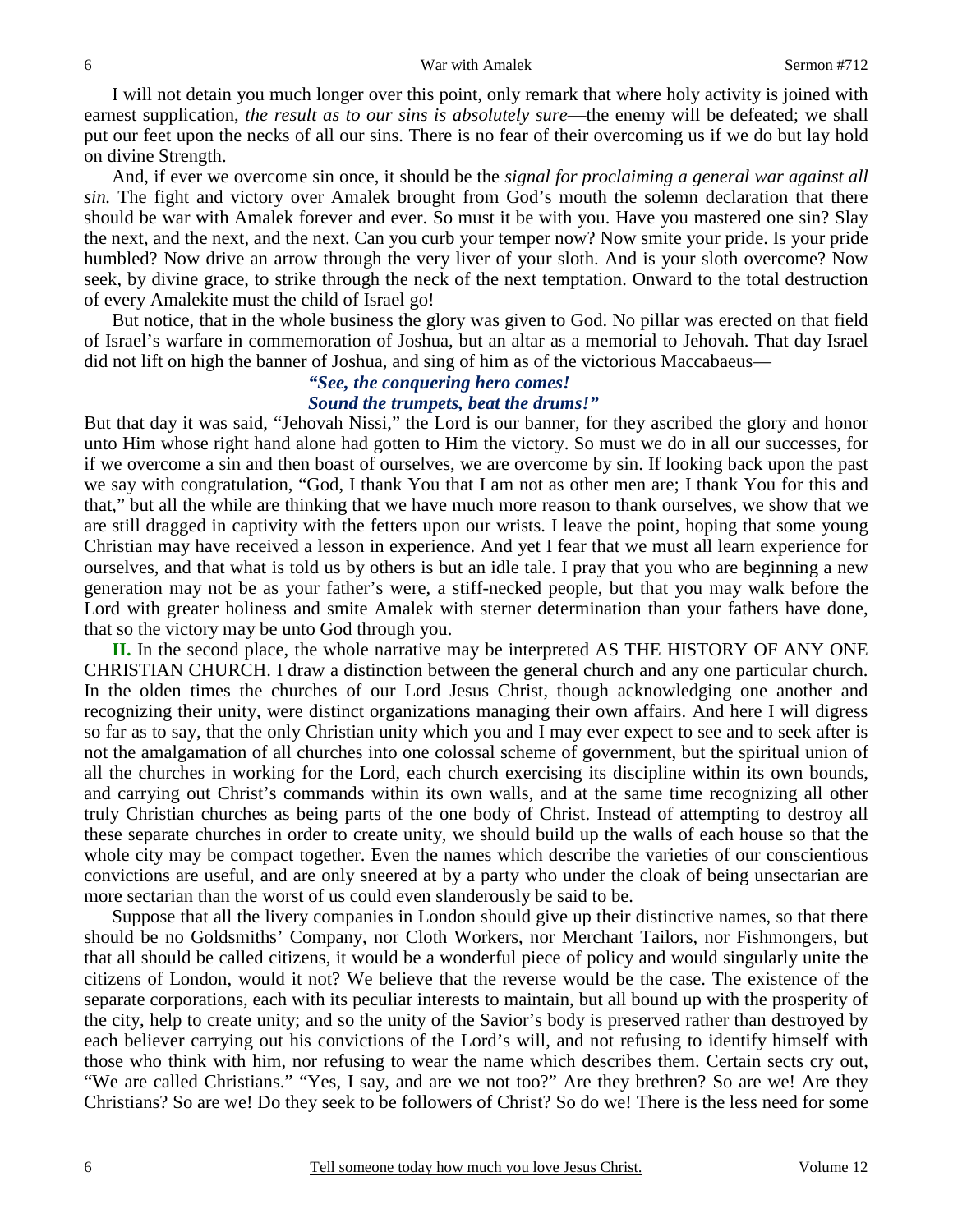#### Sermon #712 War with Amalek

to parade the name of Christians when they know that they are Christians. Let us try to live out our Christianity rather than blazon it upon our doorposts.

I am not making an unscriptural distinction when I say, first of all, I am going to regard the narrative as a picture of *a* church, and then afterwards as a picture of the whole church. In any one church there will be, there must be, if it is a church of God, earnest contention *for* the truth of God and *against* error. We, as a church have, I trust been brought up out of Egypt, and are bound together by a common deliverance. We have to fight with Amalek. For the defense of those doctrines which we have learned, and which we believe to be the truth as it is in Jesus, we are called to fight. We are not merely to hold them as the unfaithful servant wrapped his talent in a napkin, but we are to publish what we believe to be true, and, if any disagree, we are to hold our own, or rather, hold the Master's truth with a firm hand, and not be afraid to contend for it at all hazards. Our chief war must always be with sin—with sin in ourselves, with sin in others, with sin everywhere. This is the great point in the Christian's contention, and from this war the believer must never cease. Attack sin in every place, and for this reason, if for no other, sin and error will always attack us. In this particular church I know there are many errors that are always falling upon us, and smiting some of the hindmost, the weakest and the feeblest. One opens one's eyes with astonishment, sometimes, to see what strange errors people are falling into who should know better; but when you come to remember how hindmost they were, and how much the weakest they were, it is not quite so great a marvel that they should be struck by the foe. The fact is that in such an age as this, if we do not attack error, error will eat us up; and it comes to this—we must either fight sin, or sin as a fretting moth and a devouring canker will utterly devour us. If there is not an earnest contention for the truth of God amidst all the church members, there will soon be errors on this side, and errors on the other side. Each church should teach its own distinctive principles with a vigorous, earnest, Scriptural dogmatism. If we do indeed hold the very truth as it is in Jesus, we must fight for it valiantly, for if we do not fight Amalek, Amalek will certainly fight us, and the hindmost will always be suffering and the weakest go to the wall. It is on behalf of the weaker brothers and sisters, who are easily perverted, that we must watch and fight perpetually.

To all Christian effort in every church must be added unceasing intercession. The Christian pastor is, in some respects, comparable to Moses, for he is set apart as a leader in the band of brethren; and as such, his business is not only to teach the people but to plead for them with God. I wish that some of our pastors were sustained as they should be by their Aarons and their Hurs. Alas, I know many a fainting brother whose hands are hanging down, who finds an Aaron to pull them still lower, and a Hur to depress his spirits yet more. I would take up mourning, a lamentation for my brothers who toil in honorable but obscure spheres where cold neglect and chill indifference are their portion. Alas for others, in the midst of churches torn apart with schism and polluted with heresy, whose life is one perpetual burden unto them. I would God it would be far otherwise with them! I have to thank God, and under God to thank you, that so many of you act the part of Aaron and of Hur, and are willing to hold up the pastor's hands, and the hands of all my other fellow laborers, the workers for Christ Jesus. But some of you do not do it. Some of you neglect prayer in the closet for the church's work. I hope you are not neglecting prayer on your own account, but you do not pray as you should for the Lord to advance the interests of truth in the world; you neglect prayer meetings, and absent yourselves from the week-day means of divine grace! Brothers and sisters, these things ought not to be. If you cannot be Moses you may be Aaron. If you cannot fight and assist Joshua, you may climb the hill and succor Moses. If you can neither teach in the classes or in the Sunday school, nor preach in the streets and so fight, you can at least be much in the closet and much in prayer! Oh the untold benefits that come to a Christian church from the quiet prayerful members—least known on earth but best known in heaven! Let us have both at work. May the Lord Jesus help us to advance from strength to strength in earnest effort of every kind, and may He at the same time be our strength upon the mountain while we draw near to God's throne in prayer.

**III.** But lastly, THE HISTORY OF THE WHOLE CHRISTIAN CHURCH IS HERE BEFORE US AS IN A PICTURE.